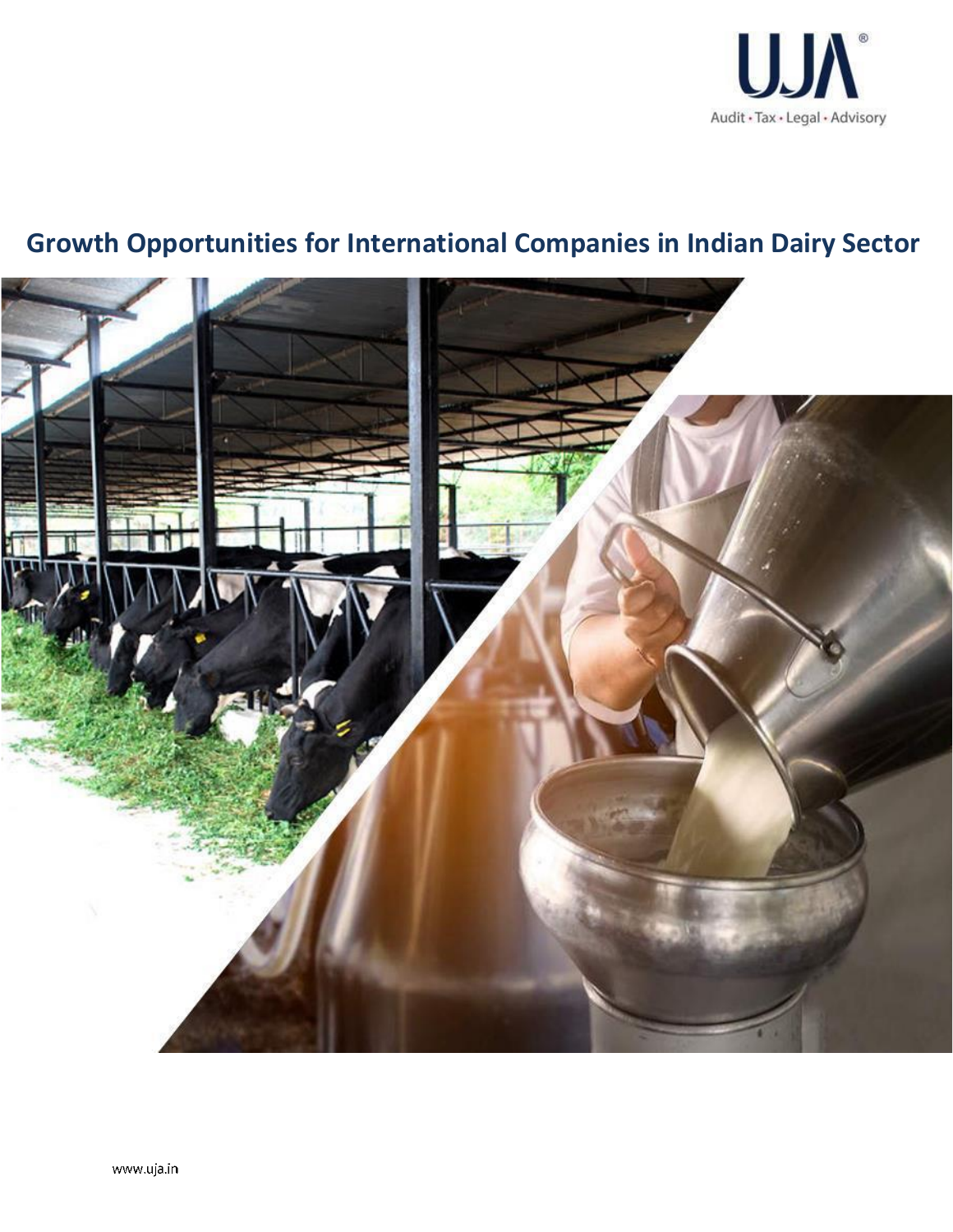## **Contents**

- India- World's 5<sup>th</sup> Largest Economy
- How India Became The Largest Producer of Milk
- Milk Production in India
- Dairy Sector in India- Overview
- How Is It Structured?
- Impossible to Ignore € 125 bn Dairy Market!
- Government Initiatives
- Opportunities for International Companies
- How Can We Be Of An Assist To You?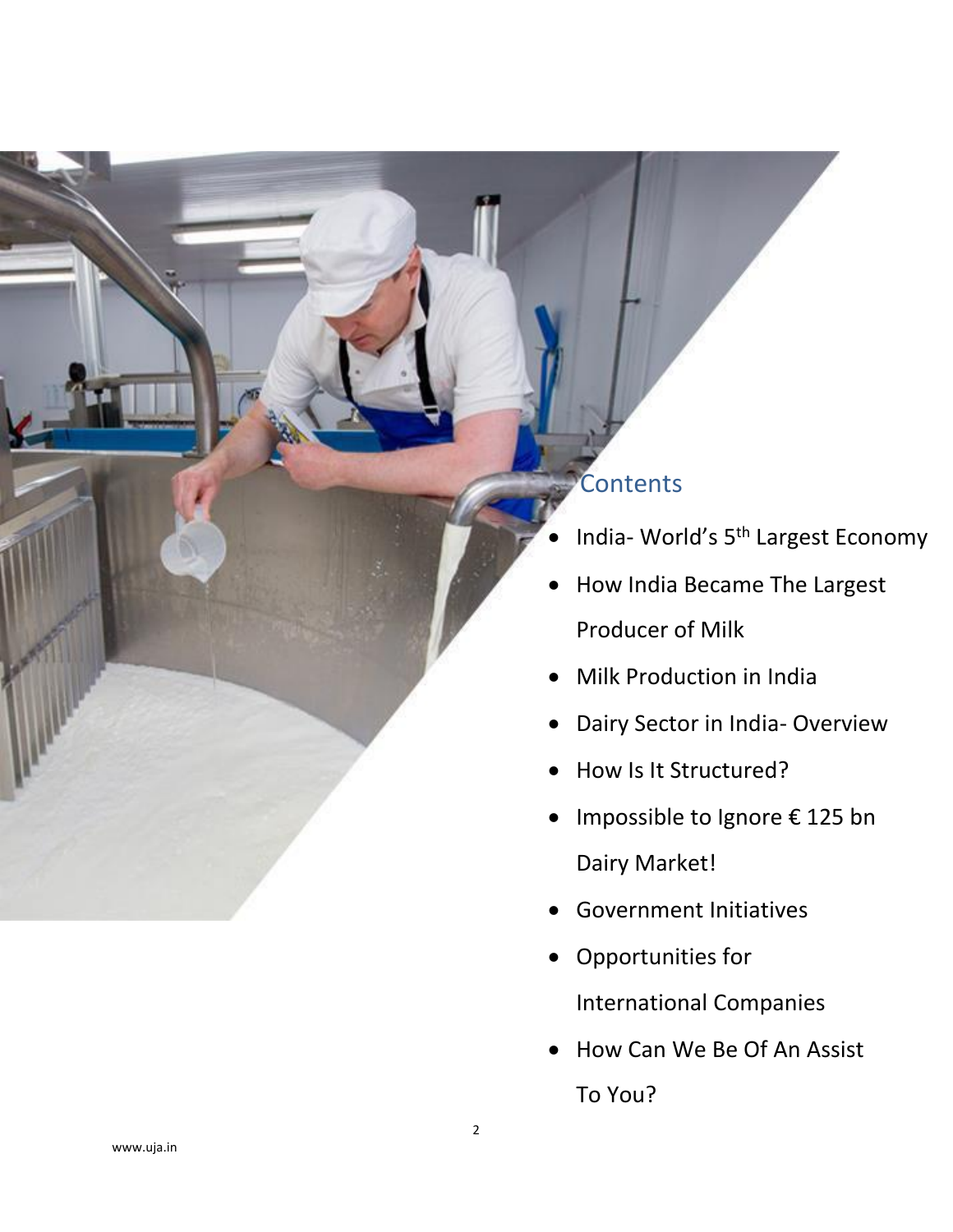## India- World's 5<sup>th</sup> Largest Economy

#### **Quick Facts:**

- 5,000 year old ancient civilization
- 325 languages spoken, 22 official languages
- 28 states, 8 union territories
- 3.28 million sq. kilometers of total area, of which 7,516 kilometers of coastline
- World's largest democracy with 1.3 billion people
- Stable Government with a single party majority, putting emphasis foreign policy as a key tool for economic development
- World's 5th largest economy with GDP of USD 2.94 trillion



#### **Agri & Food:**

- Land enriched with diverse agri-climatic zones, soils, terrains and crops
- Largest producer of milk, clarified butter, ginger, banana, guava, papaya and mangoes in the world
- Second largest producer of rice, wheat and several other fruits and vegetables in the world

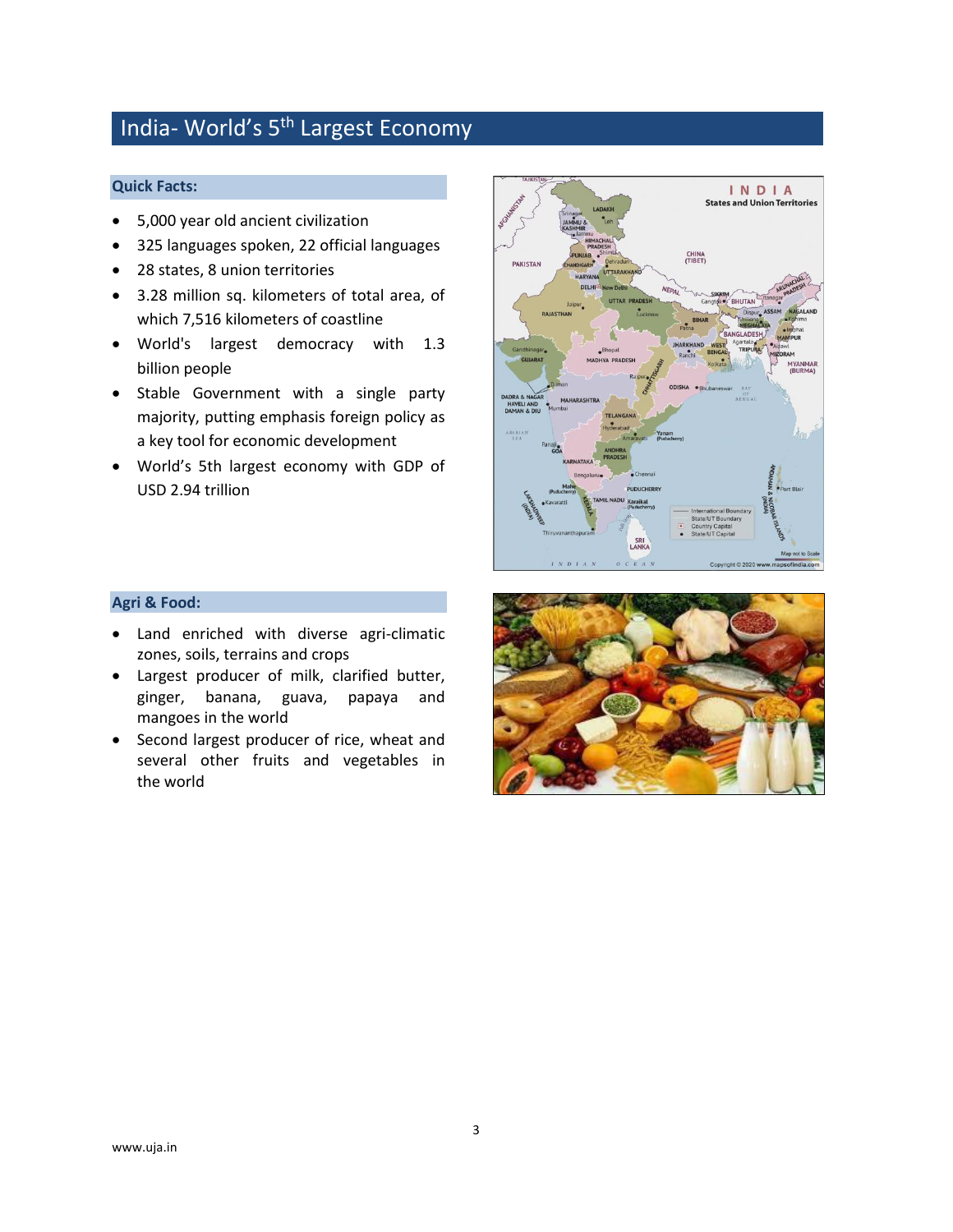#### How India Became The Largest Producer of Milk



- From year 1971 to 1996, integrated cooperative movement named **Operation Flood** was implemented, with objectives of:
	- Providing assured market round the year to the rural milk producers
	- Establishing linkage between rural milk production and urban market through modern technology and professional management.
- Operation Flood was one of the world's largest rural development programs which ran for 26 years and eventually helped India to emerge as the world's largest milk producer.
- India's milk production has grown from 17 Million Metric Tonnes (MMT) in 1952 to 188 MMT in 2019.
- By 2024, the milk production is projected to increase to 330 MMT per year.

#### Milk Production in India

- Largest bovine population in the world
- Most of the milk is produced by animals reared by small, marginal farmers and landless labourers (close to 75 million such farmers)
- More than 90% of India's milk production is concentrated in 14 states.
- The top seven states are Uttar Pradesh, Rajasthan, Punjab, Madhya Pradesh, Gujarat, Maharashtra and Andhra Pradesh (marked on the adjacent map)

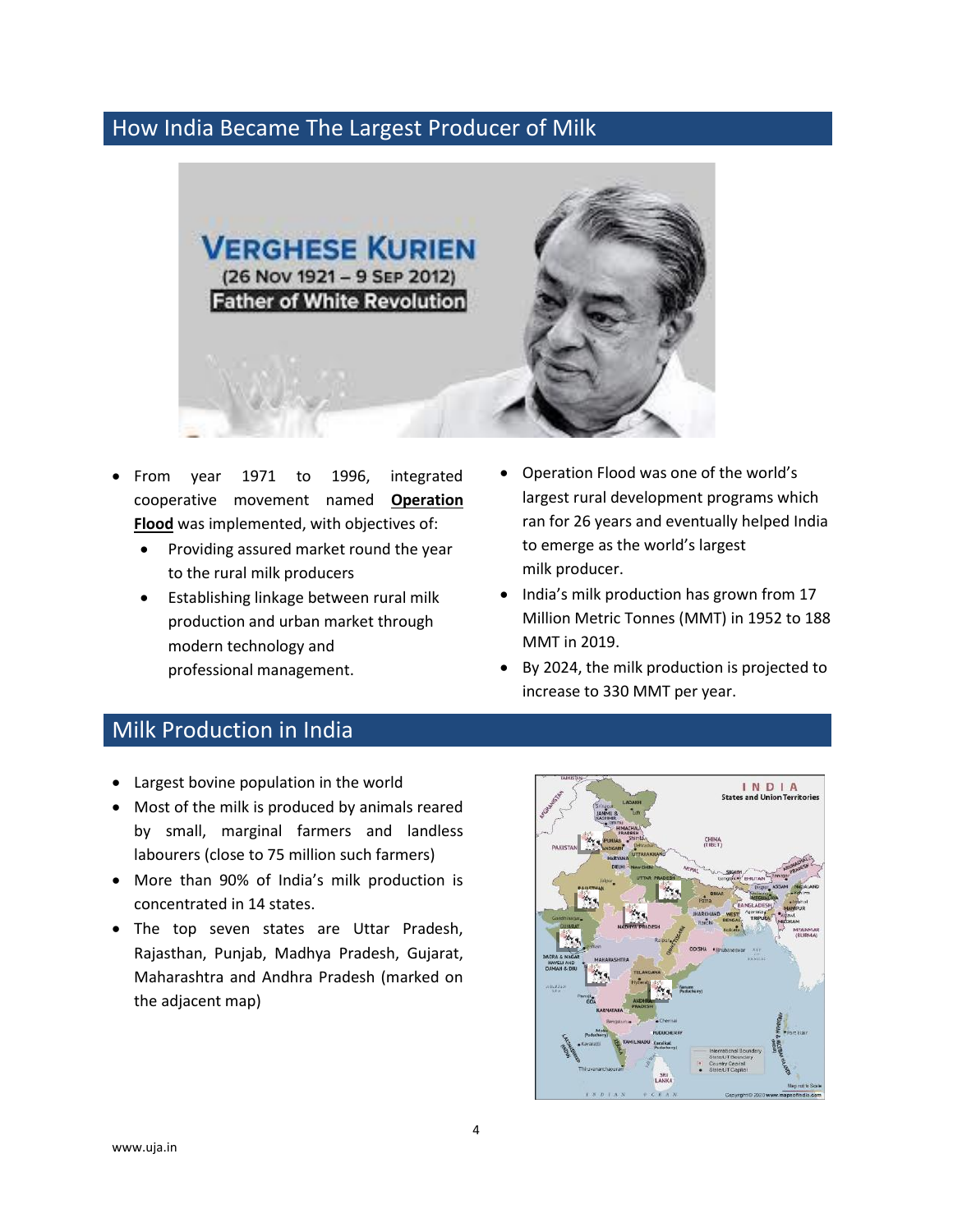#### Dairy Sector in India- Overview

- India is the world's largest milk producer, accounting for over 21% of global milk production.
- In 2020, the size of Indian dairy sector is pegged at  $\epsilon$  125 bn. It is one of the fastest growing sectors in the world.
- The Indian Government has set the goal to double India's processing capacity from 53.5 MMT to 108 MMT by 2025.
- The Government in its roadmap for 2025 for the dairy sector also aims to increase India's exports share in the world from 0.36% to 10%.
- The offtake of milk and milk-based products has increased not only in cities but also in small towns and rural areas due to the increased demand for quality packaged products and growing health consciousness.
- Out of total dairy production, 65% of the milk is sold in liquid form (amounting to  $\epsilon$  81 bn).
- The value added products such as ghee (clarified butter) and yoghurt account for 8% of the dairy sector each ( $\epsilon$  10 bn each in value terms).
- Baby food (milk based) accounts for 5% of the dairy sector, amounting to  $\epsilon$  6 bn.

## How Is It Structured?

- The Indian dairy sector is divided into the organized and unorganized segments:
	- Unorganized segment consists of traditional milkmen, vendors and selfconsumption at home.
	- Organized segment consists of cooperatives and private dairies.
- Market for ice-cream is estimated at around € 5 bn, accounting for 4% of the dairy market.
- Butter, cream, cheese (including paneer) and dairy whitener collectively account for 10% of the Indian dairy sector.

## **Product Wise Composition of**

#### **the Market**



- Indian dairy sector is dominated by unorganised sector, selling 64% of the marketable surplus (~65 MMT).
- Around 36% of the marketable milk (~37 MMT) is processed by organized sector, with cooperatives & Government dairies and private players contributing 50% each.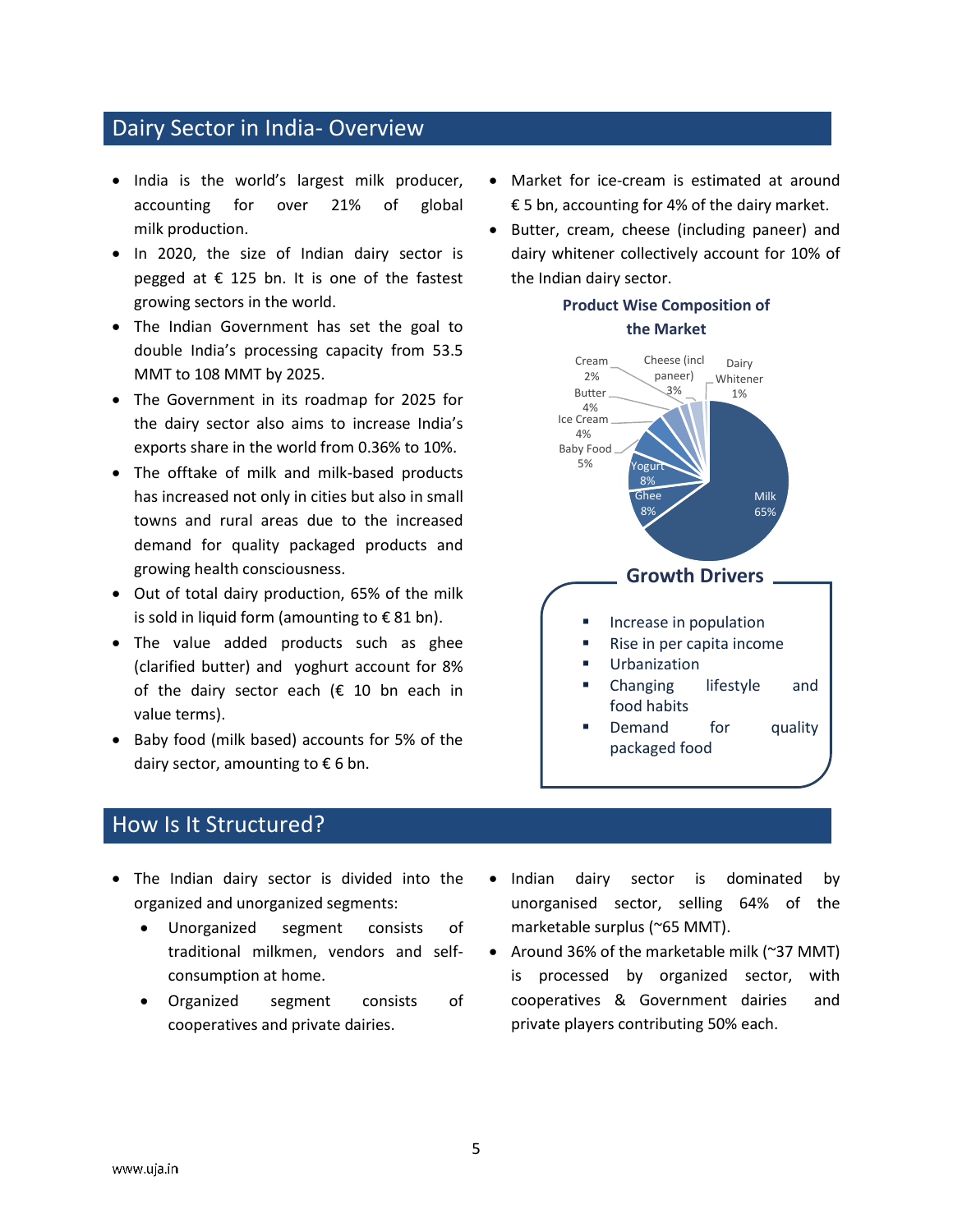- Amul, the brand of Gujarat Coop Milk Marketing Federation (GCMMF) is the largest dairy co-orperative and the largest organized player in India.
- It is the  $9<sup>th</sup>$  largest dairy player in the world, with turnover of USD 7 bn. It aims to be amongst top 3 dairy players in the world
- Amul plans to add 40-60 value added products in the next 2 years

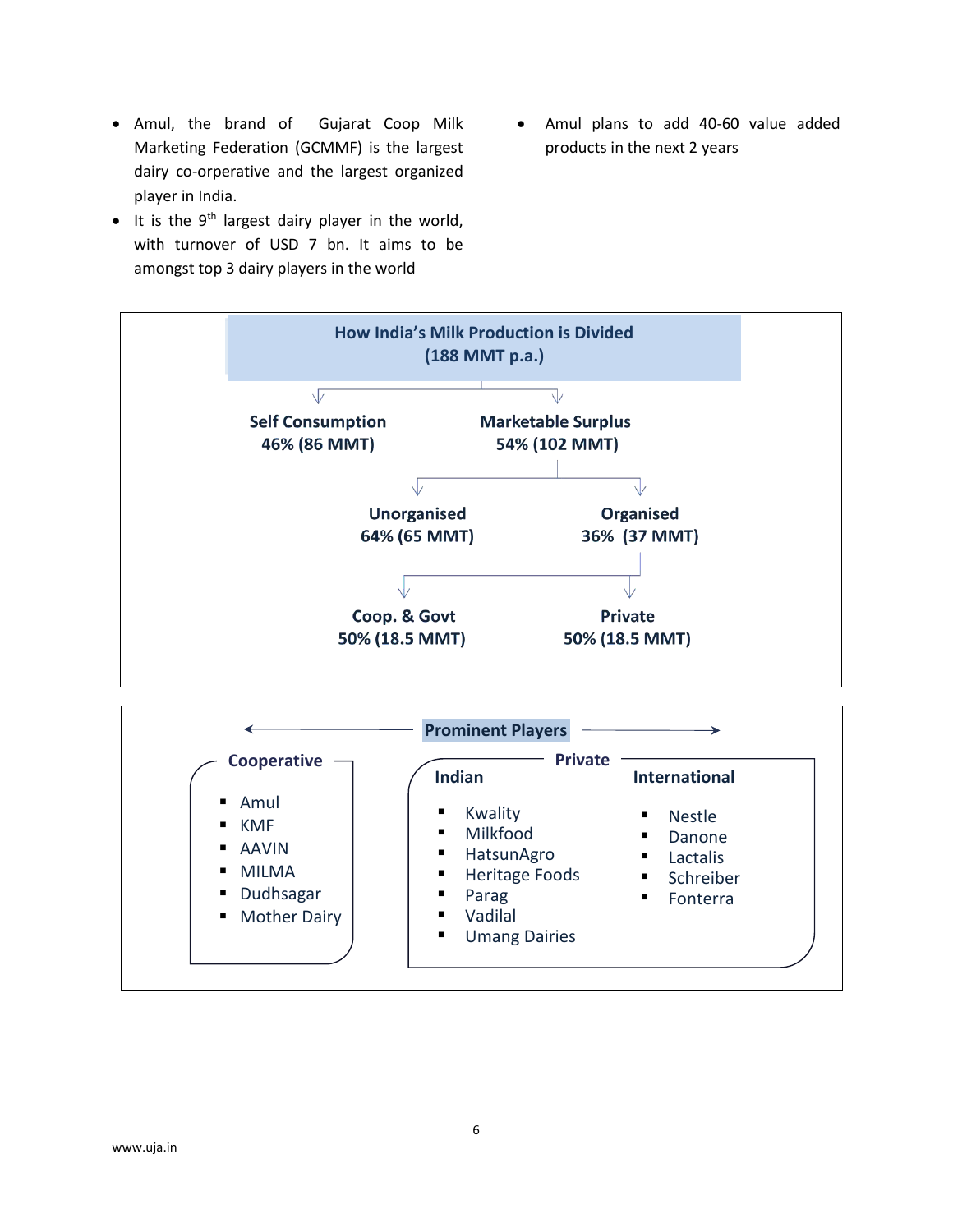### Impossible to Ignore € 125 bn Dairy Market!

- New Zealand's Fonterra and French company Danone had exited the Indian market in 2007 and 2018 respectively.
- Within a year, Danone's investment arm, Danone Manifesto Ventures, invested € 23 mn into gourmet yoghurt brand, Epigamia.
- After 13 years, New Zealand's Fonterra Dairy is back to India through a 50:50 joint venture with Future Consumer Products (now owned by Reliance).
- Lactalis, one of the biggest dairy entities in the world, has taken acquisition route to establish its presence in the Indian market.
- It entered India in 2014 with the acquisition of Chennai-based Tirumala Dairy. Later it also acquired Indore-based Anik Dairy. Recently, Lactalis has acquired Prabhat Dairy from Maharashtra state.
- Lactalis India is already about € 500 mn company in India.
- Another French dairy giant, The Bel Group which makes the famous The Laughing Cow cheese, is planning to grow its presence in India. It has been importing and selling its products in India. In 2018-19, it has incorporated its subsidiary in India.

#### Government Initiatives

Animal Husbandry Infrastructure Development Fund (AHIDF) worth USD 2.13 bn announced under "AtmaNirbhar Bharat" (Self Sufficient India Scheme)

- Earlier, Dairy Processing Infrastructure Development Fund (DIDF) was in place for encouraging infrastructure development in cooperative dairy sector. AHIDF is the first scheme announced **for the private dairy sector**.
- **Focus of the Fund**:
	- Breed improvement to increase milk production
	- Establishment of processing infrastructure for dairy and meat
	- Setup of animal feed plants
- Ultimately, it aims to increase the farmer's income and increase India's share in exports of dairy and meat products.
- **Eligible Beneficiaries**:
	- Farmer Producer Organizations
	- Micro, Small and Medium Enterprises
	- Section 8 Companies (Charitable or non-profit)
	- Private Companies
	- Individual entrepreneurs
- **Scheme Benefits:**
	- Applicant to invest 10% of the project value
	- 90% to be given as a loan by scheduled banks
	- Government of India to provide 3% interest subvention to eligible applicants
	- Moratorium of 2 years on principal loan amount and repayment period of 6 years thereafter will be offered (total 8 years)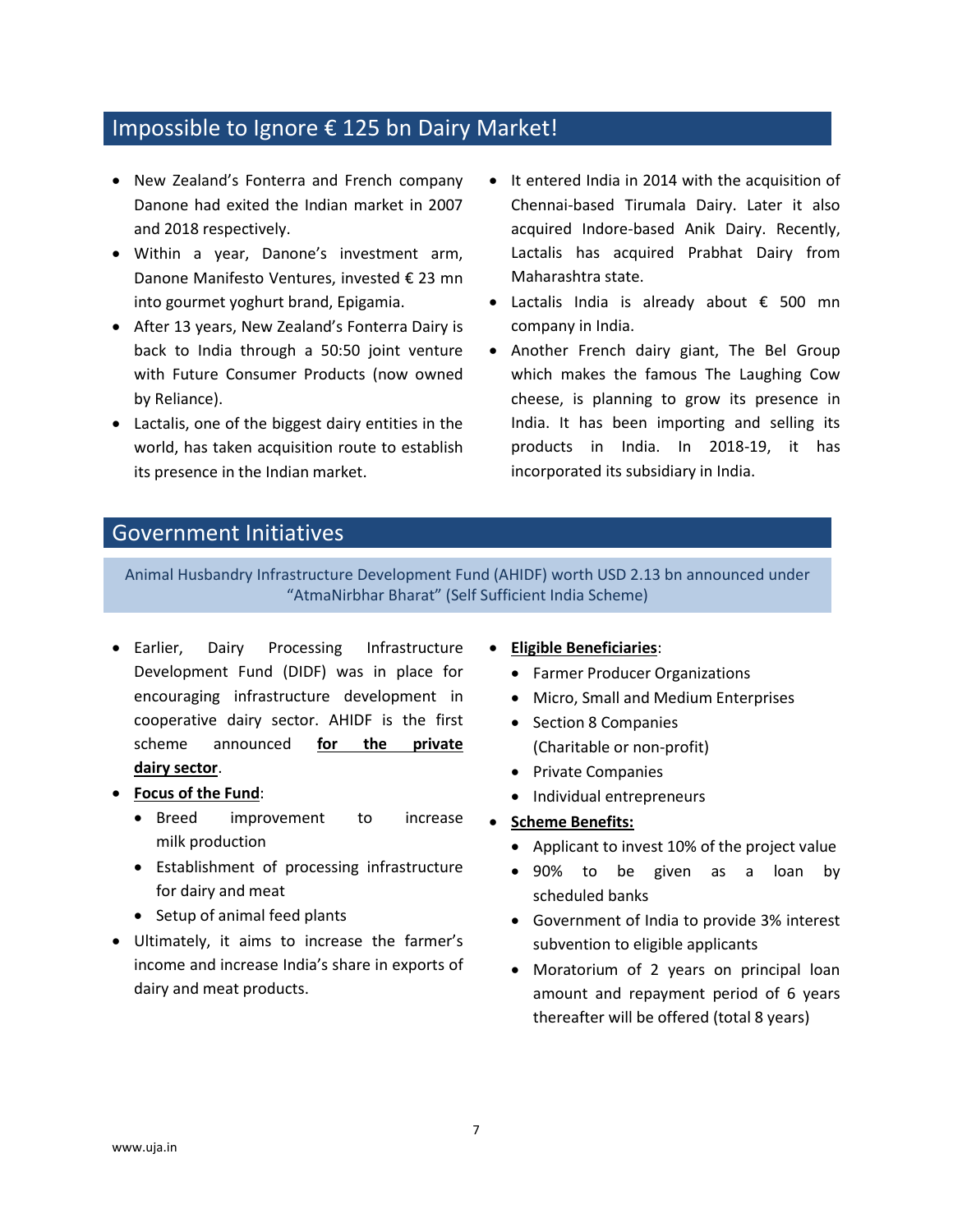| <b>Opportunities for International Companies</b>                                                                                                                                                                                                                                                                                                                                             |                                                                                                                                                                                                                                                                                                                                                |
|----------------------------------------------------------------------------------------------------------------------------------------------------------------------------------------------------------------------------------------------------------------------------------------------------------------------------------------------------------------------------------------------|------------------------------------------------------------------------------------------------------------------------------------------------------------------------------------------------------------------------------------------------------------------------------------------------------------------------------------------------|
| Dairy and Related Products                                                                                                                                                                                                                                                                                                                                                                   | Plant & Machinery Related to Dairy Sector                                                                                                                                                                                                                                                                                                      |
| Affordable compound cattle feed<br>Value added dairy products<br>Cheese<br>$\bullet$<br>Flavored yogurt, Yogurt with pieces<br>of fruits<br>Milk based ready to cook delicacies or<br>$\bullet$<br>desert mixes<br>Ice cream or gelato mixes<br>$\bullet$<br><b>Butter</b><br><b>UHT</b> milk<br>Any other special dairy product, not<br>$\bullet$<br>readily available in the Indian market | Enhancement of chilling infrastructure by<br>setting up new bulk milk coolers<br>Processing and packaging machinery for milk<br>and value-added dairy products<br>Infrastructure<br>distribution<br>for<br>of<br>$\bullet$<br>processed milk                                                                                                   |
| Considering the requirement of deep and<br>complex<br>milk<br>collection<br>network,<br>international companies have preferred to<br>form joint ventures or acquire Indian<br>dairy companies.                                                                                                                                                                                               | machinery manufacturers can<br><b>International</b><br>identify a local partner who can assemble or<br>manufacture the plant and machinery at<br>competitive costs in India.                                                                                                                                                                   |
|                                                                                                                                                                                                                                                                                                                                                                                              | Advantages of Manufacturing or Assembling<br>in India                                                                                                                                                                                                                                                                                          |
|                                                                                                                                                                                                                                                                                                                                                                                              | Low cost of production as compared to<br>western countries<br>Customization of machines as per Indian shop<br>floor conditions<br>Quick after sales service at low cost<br>$\bullet$<br>Confidence of clients in the company due to<br>full-fledged set up in India<br>The base in India can be used for domestic<br>sales as well as exports. |